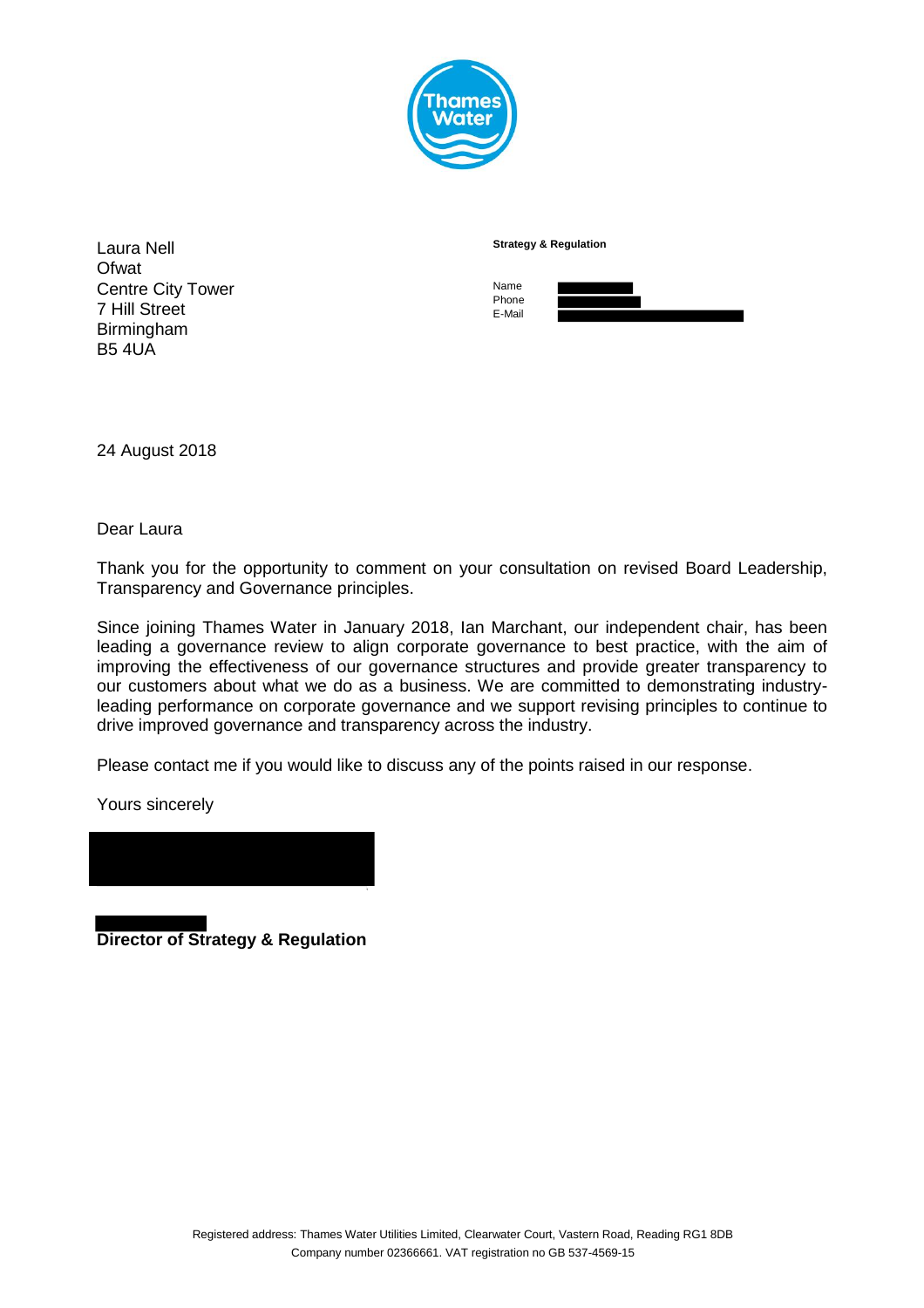# **Consultation on revised Board Leadership, Transparency and Governance principles**

#### **Q1: Do you agree with the objectives for the principles we have set out?**

Yes, we support the proposed objectives for each main principle and agree that they will support the implementation of good corporate governance. More generally, we recognise the need for the standards of corporate governance across the water industry to evolve to reflect latest best practice, and acknowledge that the proposed objectives will deliver this evolution.

### **Q2: Do you agree with the aim of setting principles that enable autonomy and flexibility for companies to deliver the highest standards of accountability and responsibility for their behaviour and outcomes, reflecting their own circumstances?**

We support principle based regulation and we agree with the need for principles to enable autonomy and flexibility. In particular, it is essential that each regulated company's Board, in meeting its responsibility consider the wide range of factors affecting the regulated company, and has the flexibility to judge what the most appropriate approach is to meeting the principle. This flexibility will allow for better outcomes for customers and stakeholders than a prescriptive "tick-box" approach. Strong consideration should, therefore, be given to whether prescriptive principles or sub-principles should be mandated, as there is the potential that they may not deliver the results for the company, customers and stakeholders.

In addition, we think the industry has demonstrated that it is capable of taking responsibility for delivering good corporate governance. For example, since the introduction of the Board Leadership, Governance and Transparency ("BLTG") principles in January 2014, there has been a dedicated, voluntary effort across the industry to deliver a step-change in corporate governance standards. Thames Water has taken a number of steps to align its governance to both Ofwat's 2014 BLTG principles and best practice corporate governance, as evidenced in our most recent Annual Report. Led by our independent Chairman, we are reviewing our governance arrangements to ensure they continue to meet best practice. We agree, therefore, it is appropriate that this willingness to improve be reflected through entrusting companies with flexibility and autonomy.

We have discussed with Ofwat our concerns that the drafting of the sub-principles, in particular the articulation of comply or explain in the consultation document may have conflicted with the objectives of autonomy and flexibility. Following clarification from Ofwat, we are comfortable that the intention is to allow companies flexibility and autonomy to take different approaches where they meet the objective of the main principles.

#### **Q3: Do you agree that if companies are unable (exceptionally) to comply with specific principles, they should explain very clearly how their approach meets the spirit of the principles?**

Yes, we agree with the requirement to comply or explain, as per the FRC's UK Corporate Governance Code. As explained in our response to question 2, we strongly support the need for companies to have autonomy and flexibility in how they meet the corporate governance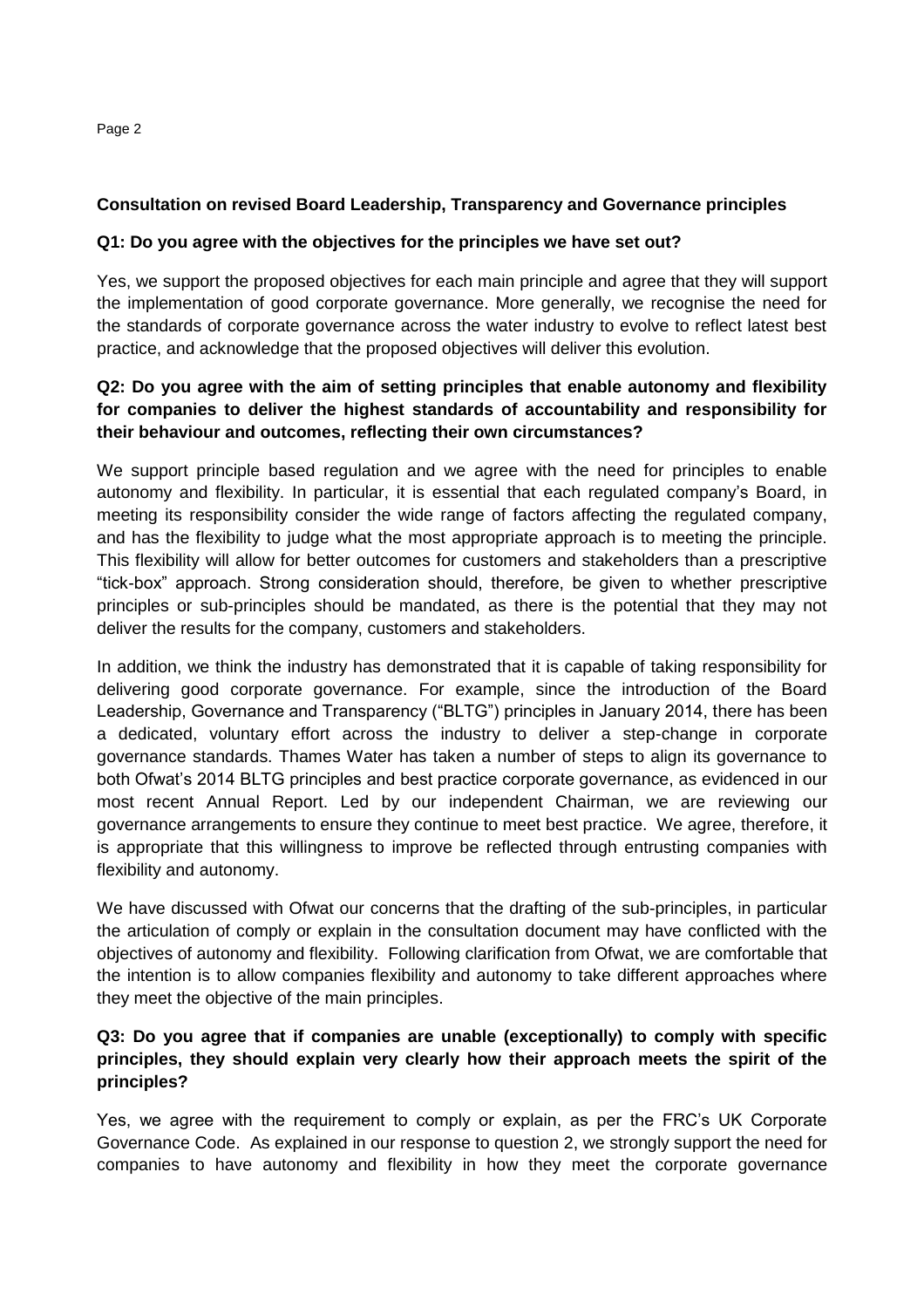principles and we were concerned that the companies would only be permitted to diverge from meeting the specific sub-principles in exceptional circumstances, were they are unable to comply.

Following clarification by Ofwat, we understand that it is intended for companies to have flexibility in how they meet the corporate governance principles, and Boards will have the ability to consider the wide range of factors affecting their companies and to decide on the appropriate approach to meeting the principles. We support this approach, as it will place the onus on companies to challenge themselves and demonstrate to customers and stakeholders how they are delivering the spirit of the principles. As such we are happy to go further than this in our Annual Returns/Annual Performance Reports by providing a clear explanation of how the main principles have been met.

# **Q4: Do you agree with our proposed principle for purpose, values and culture?**

We fully support this proposed principle and agree that the Board should develop and promote our company vision. Our Board is committed to ensuring the regulated company's business is completely aligned to the customer-centric vision that emerged from our recent strategic review. This review has led to the significant changes in how we operate as a business, including a cross-company reorganisation to facilitate collaboration and align ourselves to delivering what customers want.

There should be transparency in what the Board is doing and is planning to do, so there is a clear understanding of what their aim is and why. In this way, we support the continuing publication of an assured annual board statement.

# **Q5: Do you agree with our proposed board leadership and transparency principle?**

We fully support this proposed principle. As most customers do not have a choice in their water services provider we agree it is important to ensure they know we are doing our best to deliver for them. We are continuously looking to increase the level of transparency we provide to our customers and stakeholders about our business and our 2017/18 joint Annual Report and Annual Performance Report ("our Annual Report") demonstrates our commitment to providing customers and stakeholders with transparency about how we run our business. For example, we know that customers rightly take a great interest in dividend policy and as a result, we set out in our 2017/18 Annual Report our intentions in respect to dividend payments until 2020 and stated our dividend principles for 2020-2025.

# **Q6: Do you agree with our proposed principle for the stand-alone regulated company?**

Yes, we agree with the proposed principle, and the main principle is analogous to an existing requirement in our current instrument of appointment to operate the appointed business as if it were substantially our sole business. We understand this requirement will be replaced with this requirement under the corporate governance principles following the recent notice under s.13 of the Water Industry Act 1991 ('WIA91') relating to our change of control.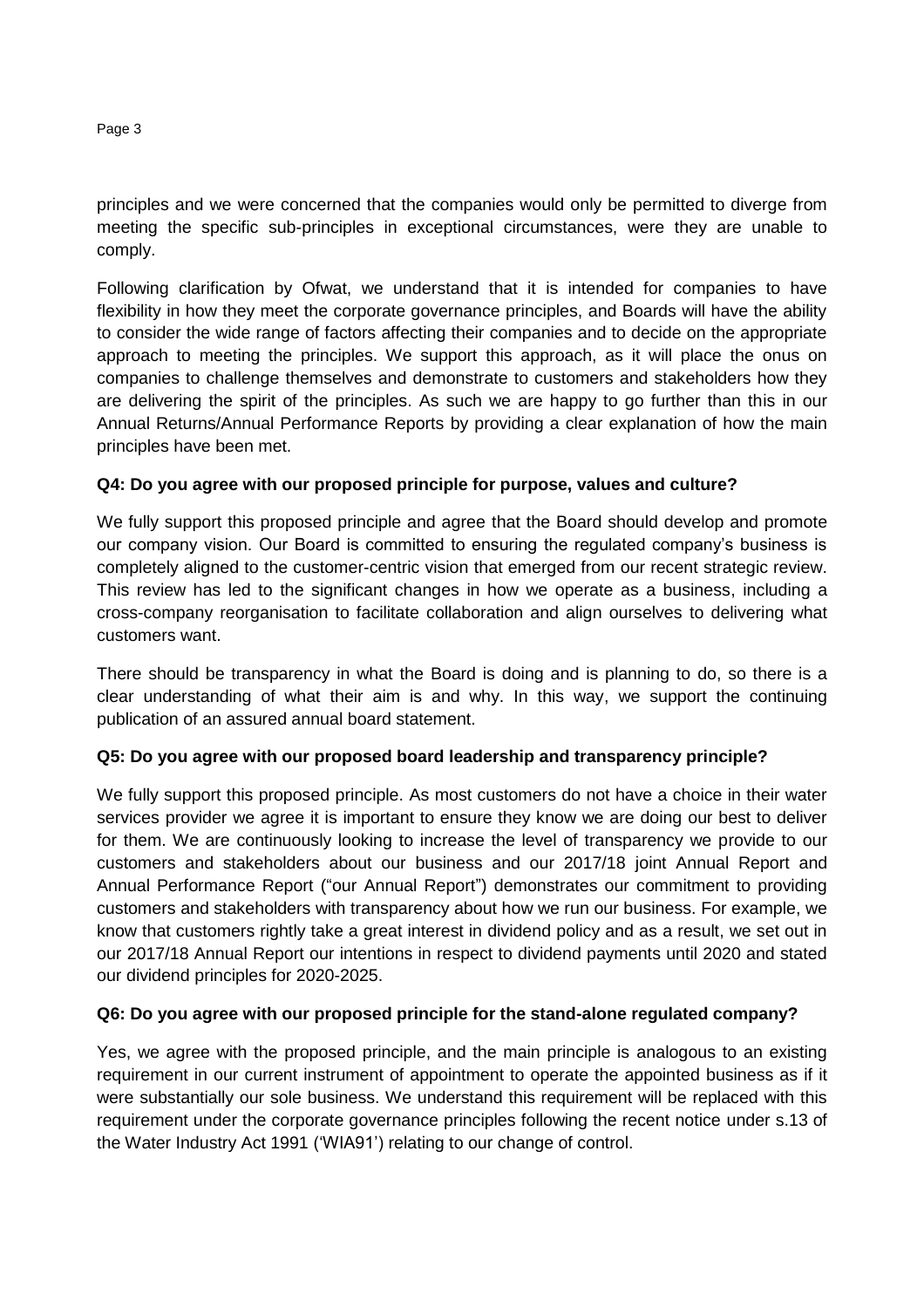We agree with the need for the regulated part of the business to be run as a stand-alone company and for the regulated company boards to have 'meaningful control' of the business. In saying this, we note that the interpretation of 'meaningful control' should take account of the legitimate interests of investors to be able to input in decisions relating into their investment. For example, in the case of retail exit where companies had an opportunity to withdraw from providing non-household retail services within their area of appointment, it is wholly appropriate for shareholders to have a say in whether the regulated company exits.

More generally, we consider that changes we have recently made to the way Thames Water Utilities Limited (TWUL) is governed further strengthen the control of the TWUL Board. These changes ensure that all decisions of strategic importance are made by the TWUL Board; and a reduced number of matters are subject to ratification by the Kemble Board. We sent details of these changes to Ofwat in July 2018.

### **Q7: Do you agree with our proposed board effectiveness principle?**

Yes, we agree with the proposed principle and agree that companies should be led by a wellqualified board entrusted with setting the company's agenda in order to make the best decisions for customers and business. For this reason, our independent Chair has led a review of the existing governance arrangements to ensure our board is effective and has the skills it needs to meet the future challenges.

Our Annual Report explains some of the activities we are undertaking to ensure Board effectiveness, including details of the recruitment and training procedure for board directors and our annual board reviews. We are also committed to empowering the board to make the best decisions possible. In support of this aim, our independent non-executive directors form the majority on our Audit and Risk, Nomination, and Remuneration Committees; this is something we are committed to upholding for the foreseeable future.

### **Q8: Do you think that the requirement for an independent chair should be a stand-alone licence obligation or should we allow some flexibility? If the latter, what mitigations would be appropriate where a company does not have an independent chair?**

We currently have an independent Chair and do not think this is a position we would ever want to reverse. Consequently, we would not object to a licence obligation to have an independent chair, if it was proposed. However, if flexibility is retained, we recommend considering the following potential mitigations:

- A requirement to explain why the company has chosen to appoint a chair who is not considered independent, including highlighting how they do not meet the FRC's definition of independence, what conflicts of interest may exist and how they are being managed by the regulated company;
- Progress towards having a majority of independent non-executive directors ("INEDs") on a board and its sub-committees; and
- Transparency around remuneration of an executive chair, demonstrating how it is linked to delivery for the customer, rather than just financial performance.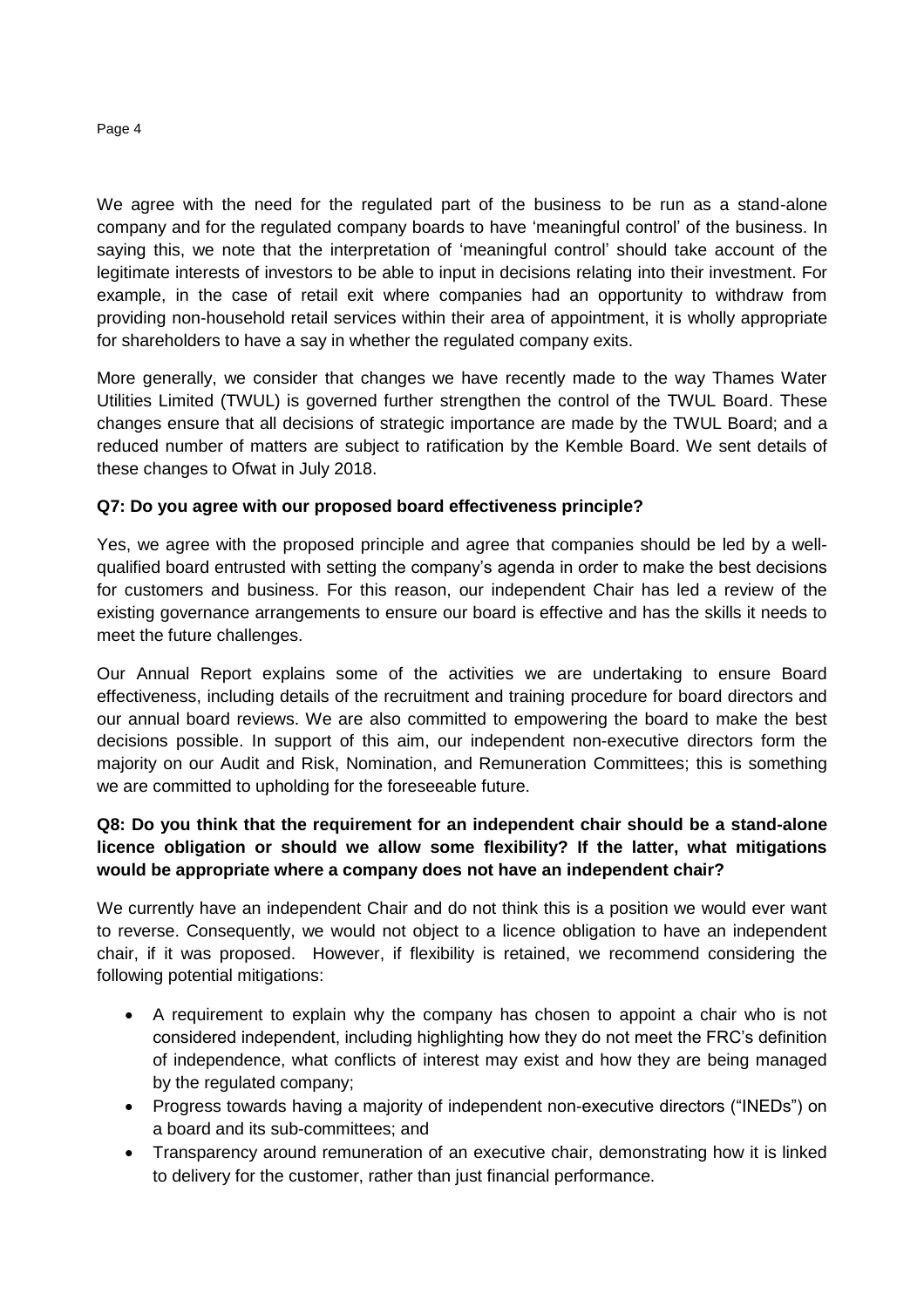## **Q9: Overall, how well do the proposed principles meet the aim of enabling autonomy and flexibility for companies to deliver the highest standards of accountability and responsibility for their behaviour and outcomes, reflecting their own circumstances (rather than setting overly prescriptive rules)?**

We believe that the principles are consistent with the latest, best standards of corporate governance and are flexible enough to allow us to make the best decisions for our customers and business. We were concerned that the corresponding sub-principles would remove our Board's autonomy and flexibility by placing prescriptive requirements on companies, but in the context of our conversation with Ofwat earlier this month, we are content that there is enough flexibility to take into account a wide range of factors and to take a different approach to deliver the spirit of the principle.

## **Q10: Do you agree with our proposal to insert a requirement in companies' licences that they must meet the principles?**

As explained in our response to Ofwat's May 2018 change of control consultation, we fully support the proposal to insert a requirement in our licence to meet the BLTG principles. However, the change of control consultation consulted on the simple requirement to comply with the corporate governance principles. This consultation on BLTG principles suggests further changes to that licence condition may be necessary to provide for a transition period and how the condition applies in the event of unforeseen circumstances. We would, therefore, like to have the opportunity to engage on a more detailed version of the condition that addresses these aspects.

# **Q11: Do you agree with our proposal for an appeal mechanism and a change process in the proposed licence condition to meet the principles?**

As part of our response to the consultation on our change of control in May 2018, we accepted Ofwat's proposed appeal mechanism. If through engagement on the BLTG principles Ofwat changes its preferred approach, we would expect our licence to be updated accordingly to ensure appeal mechanisms are aligned across the industry.

### **Q12: Are there specific instances where individual companies' licence conditions might conflict or overlap with the revised principles?**

Due to the forthcoming alterations to conditions P and F proposed in Ofwat's May 2018 change of control consultation we do not foresee any other instances of overlap or conflict to that identified in our responses to questions 10 and 11. We will review our position once the change of control licence amendments are implemented and we have received the drafting of the licence obligations proposed in this consultation.